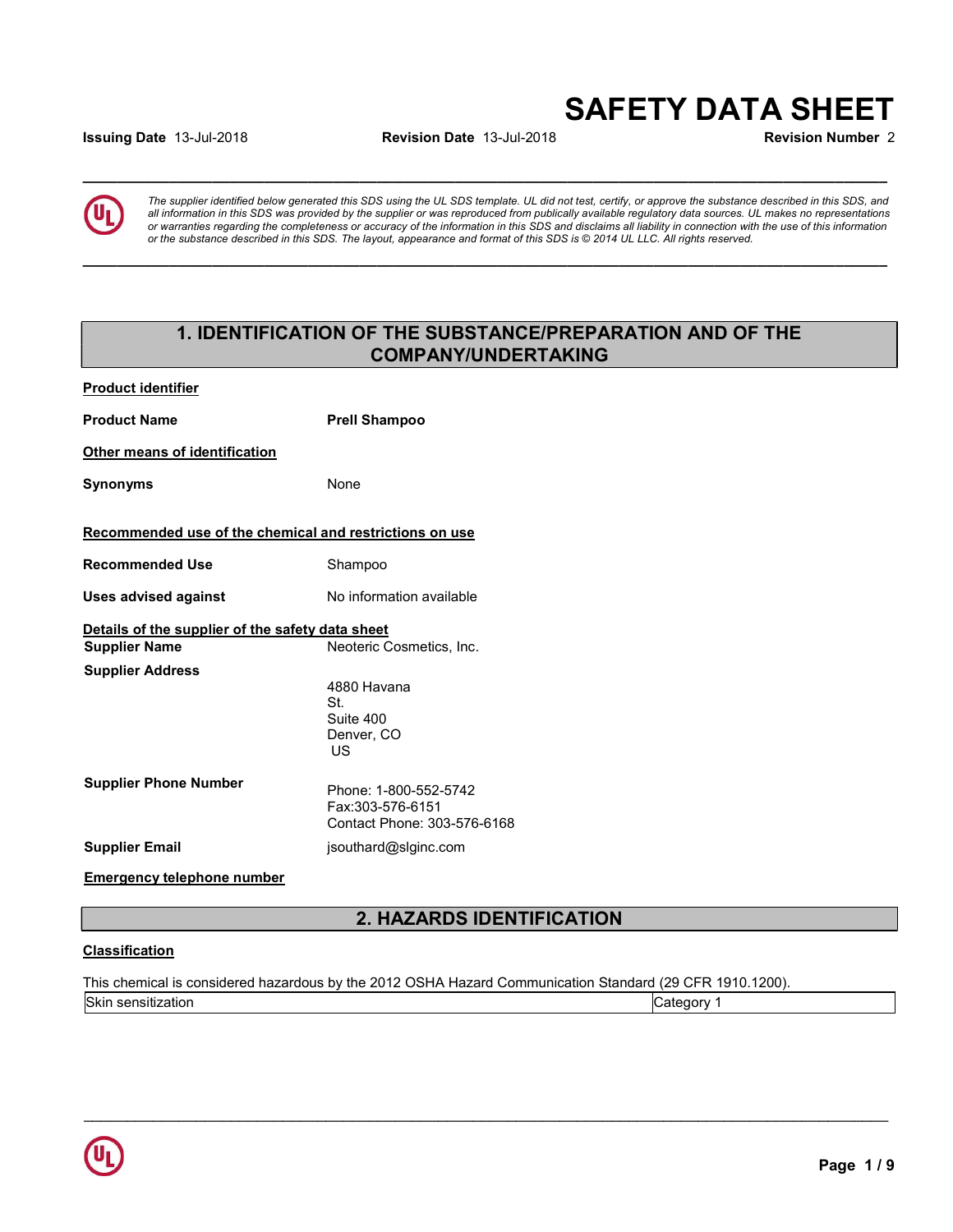#### GHS Label elements, including precautionary statements

|                                                                 | <b>Emergency Overview</b>    |             |
|-----------------------------------------------------------------|------------------------------|-------------|
| <b>Signal word</b>                                              | Warning                      |             |
| <b>Hazard Statements</b><br>May cause an allergic skin reaction |                              |             |
| ⋖                                                               |                              |             |
| Appearance Green translucent                                    | <b>Physical state Liquid</b> | Odor Floral |

#### Precautionary Statements - Prevention

Avoid breathing dust/fume/gas/mist/vapors/spray Contaminated work clothing should not be allowed out of the workplace Wear protective gloves

#### Precautionary Statements - Response

Specific treatment (see supplemental first aid instructions on this label)

#### Skin

IF ON SKIN: Wash with plenty of soap and water If skin irritation or rash occurs: Get medical advice/attention Wash contaminated clothing before reuse

#### Precautionary Statements - Storage

None

#### Precautionary Statements - Disposal

Dispose of contents/container to an approved waste disposal plant

#### Hazards not otherwise classified (HNOC)

Not applicable

#### Unknown Toxicity

45 % of the mixture consists of ingredient(s) of unknown toxicity

#### **Other information**

#### May cause slight eye irritation Repeated or prolonged skin contact may cause allergic reactions with susceptible persons

 $\mathcal{L}_\mathcal{L} = \{ \mathcal{L}_\mathcal{L} = \{ \mathcal{L}_\mathcal{L} = \{ \mathcal{L}_\mathcal{L} = \{ \mathcal{L}_\mathcal{L} = \{ \mathcal{L}_\mathcal{L} = \{ \mathcal{L}_\mathcal{L} = \{ \mathcal{L}_\mathcal{L} = \{ \mathcal{L}_\mathcal{L} = \{ \mathcal{L}_\mathcal{L} = \{ \mathcal{L}_\mathcal{L} = \{ \mathcal{L}_\mathcal{L} = \{ \mathcal{L}_\mathcal{L} = \{ \mathcal{L}_\mathcal{L} = \{ \mathcal{L}_\mathcal{$ 

#### **Interactions with Other Chemicals**

No information available.

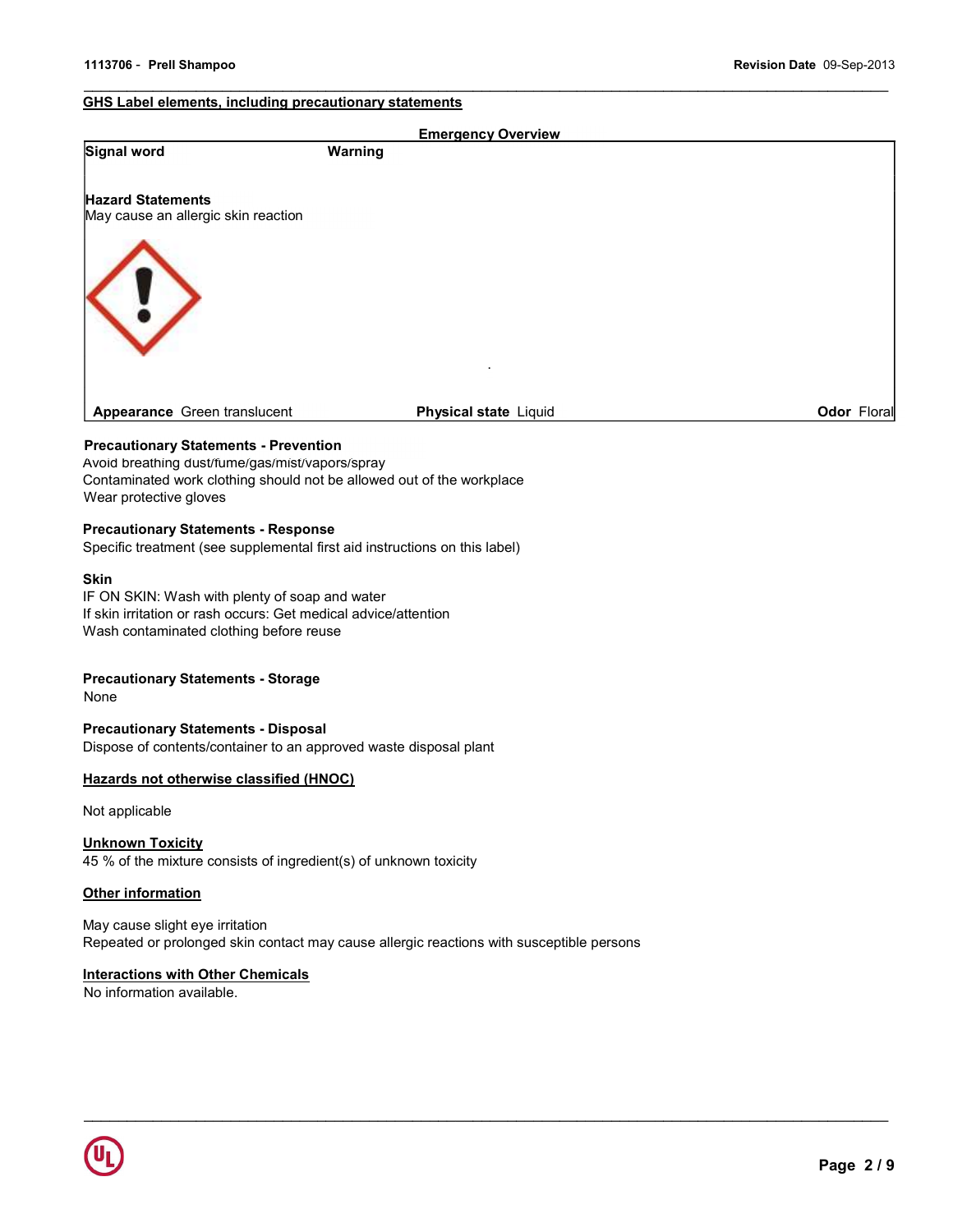### 3. COMPOSITION/INFORMATION ON INGREDIENTS

| Chemical name                                                                                                                                                                                                                                              | <b>CAS No</b>                                                                                                                           | Weight-% | <b>Trade Secret</b> |  |
|------------------------------------------------------------------------------------------------------------------------------------------------------------------------------------------------------------------------------------------------------------|-----------------------------------------------------------------------------------------------------------------------------------------|----------|---------------------|--|
| Cocamide mea                                                                                                                                                                                                                                               | 68140-00-1                                                                                                                              | $1 - 5$  | $\star$             |  |
|                                                                                                                                                                                                                                                            | *The exact percentage (concentration) of composition has been withheld as a trade secret                                                |          |                     |  |
|                                                                                                                                                                                                                                                            | <b>4. FIRST AID MEASURES</b>                                                                                                            |          |                     |  |
|                                                                                                                                                                                                                                                            |                                                                                                                                         |          |                     |  |
| <b>First aid measures</b>                                                                                                                                                                                                                                  |                                                                                                                                         |          |                     |  |
| <b>General Advice</b>                                                                                                                                                                                                                                      | Show this safety data sheet to the doctor in attendance.                                                                                |          |                     |  |
| Eye contact                                                                                                                                                                                                                                                | Rinse thoroughly with plenty of water, also under the eyelids. If symptoms persist, call a<br>physician.                                |          |                     |  |
| <b>Skin contact</b>                                                                                                                                                                                                                                        | Wash with soap and water. May cause an allergic skin reaction. In the case of skin<br>irritation or allergic reactions see a physician. |          |                     |  |
| <b>Inhalation</b>                                                                                                                                                                                                                                          | Remove to fresh air.                                                                                                                    |          |                     |  |
| Ingestion                                                                                                                                                                                                                                                  | Rinse mouth immediately and drink plenty of water. Never give anything by mouth to an<br>unconscious person.                            |          |                     |  |
| Most important symptoms and effects, both acute and delayed                                                                                                                                                                                                |                                                                                                                                         |          |                     |  |
| <b>Most Important Symptoms and</b><br>Itching. Rashes. Hives. Effects<br>Indication of any immediate medical attention and special treatment needed<br><b>Notes to Physician</b><br>May cause sensitization in susceptible persons. Treat symptomatically. |                                                                                                                                         |          |                     |  |
| <b>5. FIRE-FIGHTING MEASURES</b>                                                                                                                                                                                                                           |                                                                                                                                         |          |                     |  |
| <b>Suitable Extinguishing Media</b><br>Use extinguishing measures that are appropriate to local circumstances and the surrounding environment.                                                                                                             |                                                                                                                                         |          |                     |  |
| Unsuitable extinguishing media<br>CAUTION: Use of water spray when fighting fire may be inefficient.                                                                                                                                                       |                                                                                                                                         |          |                     |  |
| Specific hazards arising from the chemical<br>Product is or contains a sensitizer. May cause sensitization by skin contact.                                                                                                                                |                                                                                                                                         |          |                     |  |
| <b>Uniform Fire Code</b>                                                                                                                                                                                                                                   | Sensitizer: Liquid                                                                                                                      |          |                     |  |
| <b>Explosion Data</b><br>Sensitivity to Mechanical Impact None. Sensitivity                                                                                                                                                                                |                                                                                                                                         |          |                     |  |
| to Static Discharge<br>None.                                                                                                                                                                                                                               |                                                                                                                                         |          |                     |  |

### Protective equipment and precautions for firefighters

As in any fire, wear self-contained breathing apparatus pressure-demand, MSHA/NIOSH (approved or equivalent) and full protective gear.

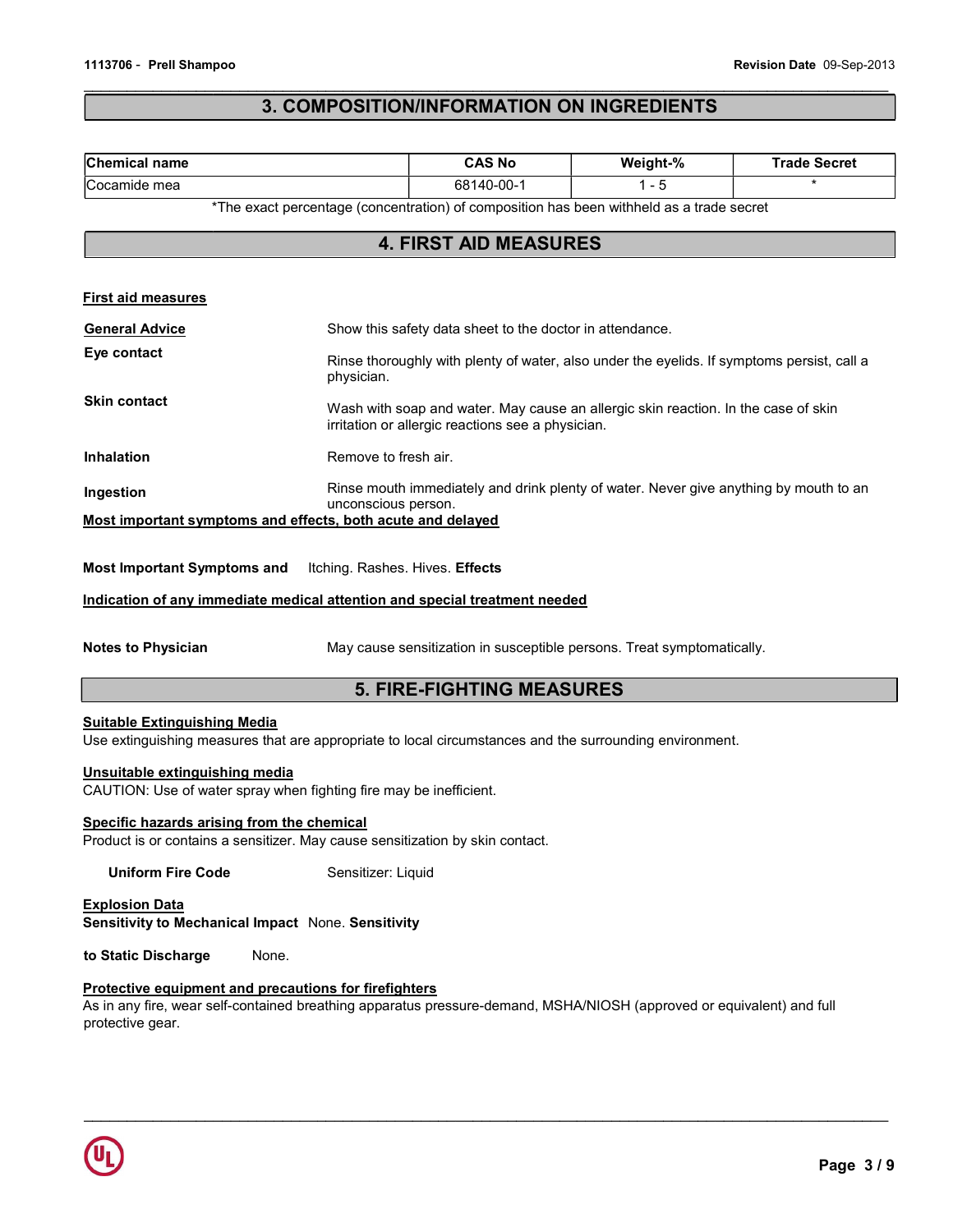### 6. ACCIDENTAL RELEASE MEASURES

#### Personal precautions, protective equipment and emergency procedures

| <b>Personal precautions</b>                                  | Avoid contact with skin, eyes or clothing. Use personal protective equipment as required.                                                                                                                                         |  |  |
|--------------------------------------------------------------|-----------------------------------------------------------------------------------------------------------------------------------------------------------------------------------------------------------------------------------|--|--|
| <b>Environmental precautions</b>                             |                                                                                                                                                                                                                                   |  |  |
|                                                              |                                                                                                                                                                                                                                   |  |  |
| <b>Environmental precautions</b>                             | See Section 12 for additional Ecological Information.                                                                                                                                                                             |  |  |
| Methods and material for containment and cleaning up         |                                                                                                                                                                                                                                   |  |  |
| <b>Methods for containment</b>                               | Prevent further leakage or spillage if safe to do so.                                                                                                                                                                             |  |  |
| Methods for cleaning up                                      | Soak up with inert absorbent material. Pick up and transfer to properly labeled containers.                                                                                                                                       |  |  |
|                                                              | <b>7. HANDLING AND STORAGE</b>                                                                                                                                                                                                    |  |  |
| <b>Precautions for safe handling</b>                         |                                                                                                                                                                                                                                   |  |  |
| <b>Handling</b>                                              | Handle in accordance with good industrial hygiene and safety practice. Avoid contact<br>with skin, eyes or clothing. Do not eat, drink or smoke when using this product. Take off<br>contaminated clothing and wash before reuse. |  |  |
| Conditions for safe storage, including any incompatibilities |                                                                                                                                                                                                                                   |  |  |
| <b>Storage</b>                                               | Keep containers tightly closed in a dry, cool and well-ventilated place. Store locked up.<br>Keep out of the reach of children.                                                                                                   |  |  |
| <b>Incompatible Products</b>                                 | None known based on information supplied.                                                                                                                                                                                         |  |  |
|                                                              | 8. EXPOSURE CONTROLS/PERSONAL PROTECTION                                                                                                                                                                                          |  |  |
| <b>Control parameters</b>                                    |                                                                                                                                                                                                                                   |  |  |
| <b>Exposure Guidelines</b>                                   | This product, as supplied, does not contain any hazardous materials with occupational<br>exposure limits established by the region specific regulatory bodies                                                                     |  |  |
| <b>Appropriate engineering controls</b>                      |                                                                                                                                                                                                                                   |  |  |
| <b>Engineering Measures</b>                                  | Showers<br>Eyewash stations<br>Ventilation systems                                                                                                                                                                                |  |  |

 $\mathcal{L}_\mathcal{L} = \{ \mathcal{L}_\mathcal{L} = \{ \mathcal{L}_\mathcal{L} = \{ \mathcal{L}_\mathcal{L} = \{ \mathcal{L}_\mathcal{L} = \{ \mathcal{L}_\mathcal{L} = \{ \mathcal{L}_\mathcal{L} = \{ \mathcal{L}_\mathcal{L} = \{ \mathcal{L}_\mathcal{L} = \{ \mathcal{L}_\mathcal{L} = \{ \mathcal{L}_\mathcal{L} = \{ \mathcal{L}_\mathcal{L} = \{ \mathcal{L}_\mathcal{L} = \{ \mathcal{L}_\mathcal{L} = \{ \mathcal{L}_\mathcal{$ 

#### Individual protection measures, such as personal protective equipment

| Eye/face protection      | Wear safety glasses with side shields |
|--------------------------|---------------------------------------|
|                          | (or goggles).                         |
|                          | Wear protective gloves and            |
| Skin and body protection | protective clothing.                  |

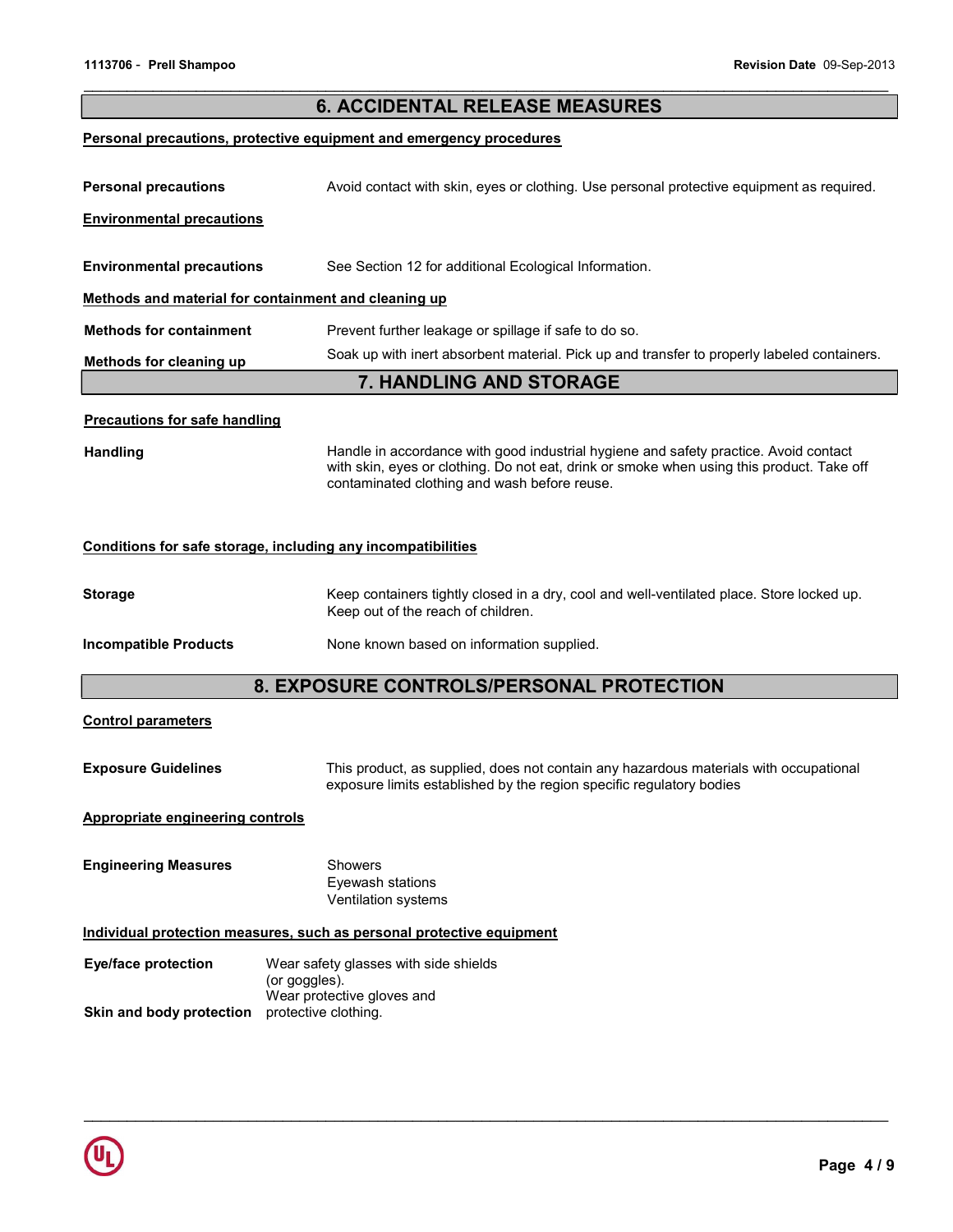| <b>Respiratory protection</b> | If exposure limits are exceeded or irritation is experienced. |
|-------------------------------|---------------------------------------------------------------|
|                               | NIOSH/MSHA approved respiratory protection should be          |
|                               | worn. Positive-pressure supplied air respirators may be       |
|                               | required for high airborne contaminant concentrations.        |
|                               | Respiratory protection must be provided in accordance         |
|                               | with current local regulations.                               |
|                               | Handle in accordance with good industrial hygiene and         |
| <b>Hygiene Measures</b>       | safety practice.                                              |
|                               |                                                               |

## 9. PHYSICAL AND CHEMICAL PROPERTIES

#### Physical and Chemical Properties

Particle Size Distribution

| <b>Physical state</b>                                   | Liquid                   |                       |                 |             |
|---------------------------------------------------------|--------------------------|-----------------------|-----------------|-------------|
| Appearance                                              | Green translucent        | Odor                  | Floral          |             |
| Color                                                   | No information available | <b>Odor Threshold</b> | No<br>available | information |
| <b>Property</b>                                         | <b>Values</b>            | <b>Remarks Method</b> |                 |             |
| рH                                                      | 6.5                      | None known            |                 |             |
| Melting / freezing point                                | No data available        | None known            |                 |             |
| Boiling point / boiling range                           | No data available        | None known            |                 |             |
| <b>Flash Point</b>                                      | 250 C / 482 F            | None known            |                 |             |
| <b>Evaporation Rate</b>                                 | No data available        | None known            |                 |             |
| Flammability (solid, gas)                               | No data available        | None known            |                 |             |
| <b>Flammability Limit in Air</b>                        |                          |                       |                 |             |
| <b>Upper flammability limit</b>                         | No data available        |                       |                 |             |
| Lower flammability limit                                | No data available        |                       |                 |             |
| Vapor pressure                                          | No data available        | None known            |                 |             |
| Vapor density                                           | No data available        | None known            |                 |             |
| <b>Specific Gravity</b>                                 | 0.98                     | None known            |                 |             |
| <b>Water Solubility</b>                                 | Completely soluble       | None known            |                 |             |
| Solubility in other solvents                            | No data available        | None known            |                 |             |
| Partition coefficient: n-octanol/waterNo data available |                          | None known            |                 |             |
| <b>Autoignition temperature</b>                         | No data available        | None known            |                 |             |
| <b>Decomposition temperature</b>                        | No data available        | None known            |                 |             |
| <b>Kinematic viscosity</b>                              | No data available        | None known            |                 |             |
| <b>Dynamic viscosity</b>                                | No data available        | None known            |                 |             |
| <b>Explosive properties</b>                             | No data available        |                       |                 |             |
| <b>Oxidizing properties</b>                             | No data available        |                       |                 |             |
| <b>Other Information</b>                                |                          |                       |                 |             |
| <b>Softening Point</b>                                  | No data available        |                       |                 |             |
| <b>VOC Content (%)</b>                                  | No data available        |                       |                 |             |
| <b>Particle Size</b>                                    | No data available        |                       |                 |             |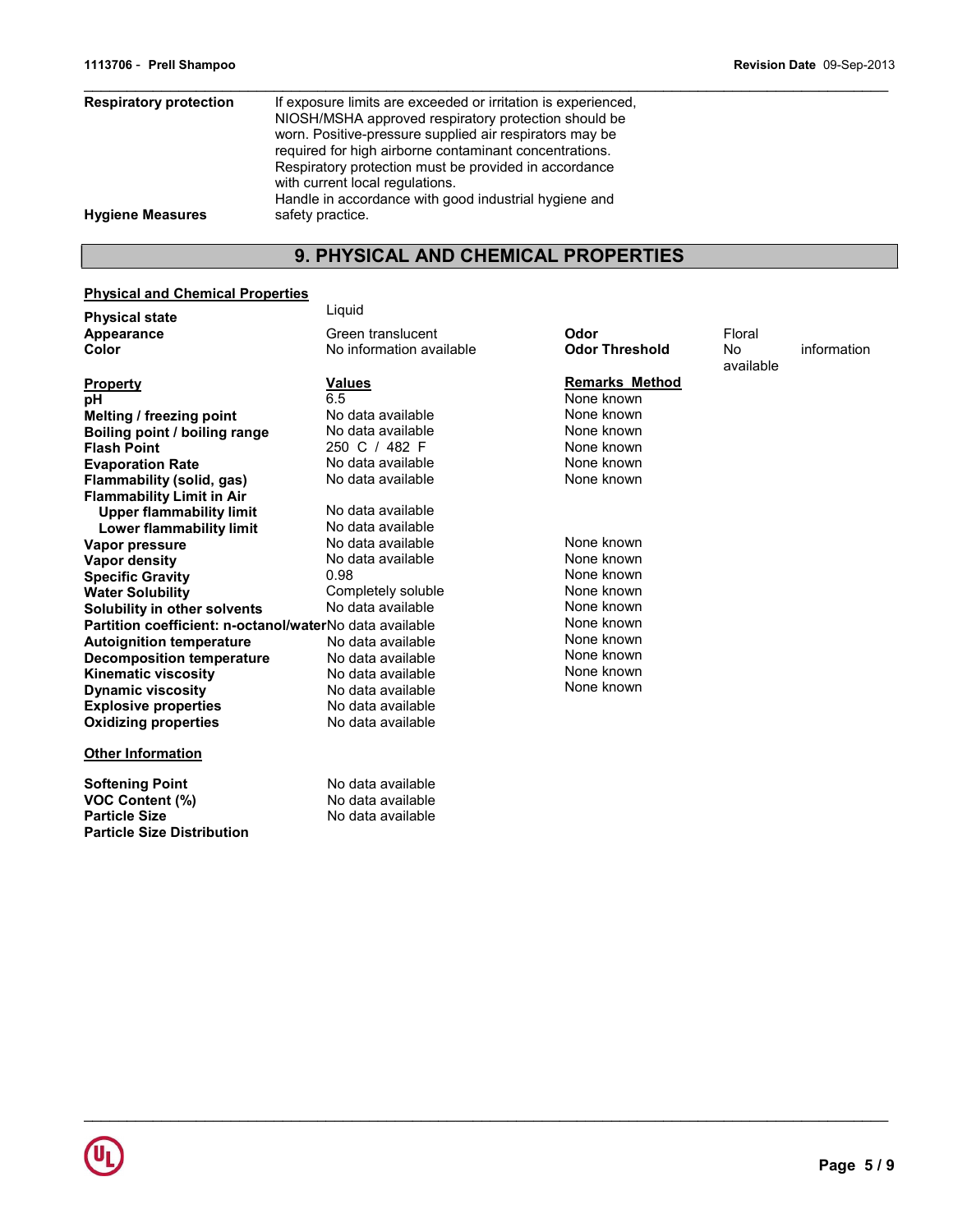### 10. STABILITY AND REACTIVITY

#### **Reactivity**

No data available.

#### Chemical stability

Stable under recommended storage conditions. Possibility of Hazardous **Reactions** None under normal processing. Conditions to avoid None known based on information supplied. Incompatible materials None known based on information supplied. Hazardous Decomposition Products None known based on information supplied.

### 11. TOXICOLOGICAL INFORMATION

#### Information on likely routes of **exposure**

| <b>Product Information</b> | $\blacksquare$                                                    |
|----------------------------|-------------------------------------------------------------------|
| <b>Inhalation</b>          | Specific test data for the substance or mixture is not available. |
| Eye contact                | Specific test data for the substance or mixture is not available. |
| <b>Skin contact</b>        | Specific test data for the substance or mixture is not available. |
| Ingestion                  | Specific test data for the substance or mixture is not available. |

Component Information

| <b>Chemical name</b>          | Oral LD50            | <b>Dermal LD50</b> | <b>Inhalation LC50</b> |
|-------------------------------|----------------------|--------------------|------------------------|
| Cocamide mea 68140-<br>$00 -$ | $=$ 3300 mg/kg (Rat) |                    |                        |

 $\mathcal{L}_\mathcal{L} = \{ \mathcal{L}_\mathcal{L} = \{ \mathcal{L}_\mathcal{L} = \{ \mathcal{L}_\mathcal{L} = \{ \mathcal{L}_\mathcal{L} = \{ \mathcal{L}_\mathcal{L} = \{ \mathcal{L}_\mathcal{L} = \{ \mathcal{L}_\mathcal{L} = \{ \mathcal{L}_\mathcal{L} = \{ \mathcal{L}_\mathcal{L} = \{ \mathcal{L}_\mathcal{L} = \{ \mathcal{L}_\mathcal{L} = \{ \mathcal{L}_\mathcal{L} = \{ \mathcal{L}_\mathcal{L} = \{ \mathcal{L}_\mathcal{$ 

#### Information on toxicological effects

| <b>Symptoms</b>              | Itching. Rashes. Hives.                                                                    |  |  |
|------------------------------|--------------------------------------------------------------------------------------------|--|--|
|                              | Delayed and immediate effects as well as chronic effects from short and long-term exposure |  |  |
| <b>Sensitization</b>         | May cause sensitization by skin contact.                                                   |  |  |
| <b>Mutagenic Effects</b>     | No information available.                                                                  |  |  |
| Carcinogenicity              | Contains no ingredient listed as a carcinogen.                                             |  |  |
| <b>Reproductive toxicity</b> | No information available.                                                                  |  |  |

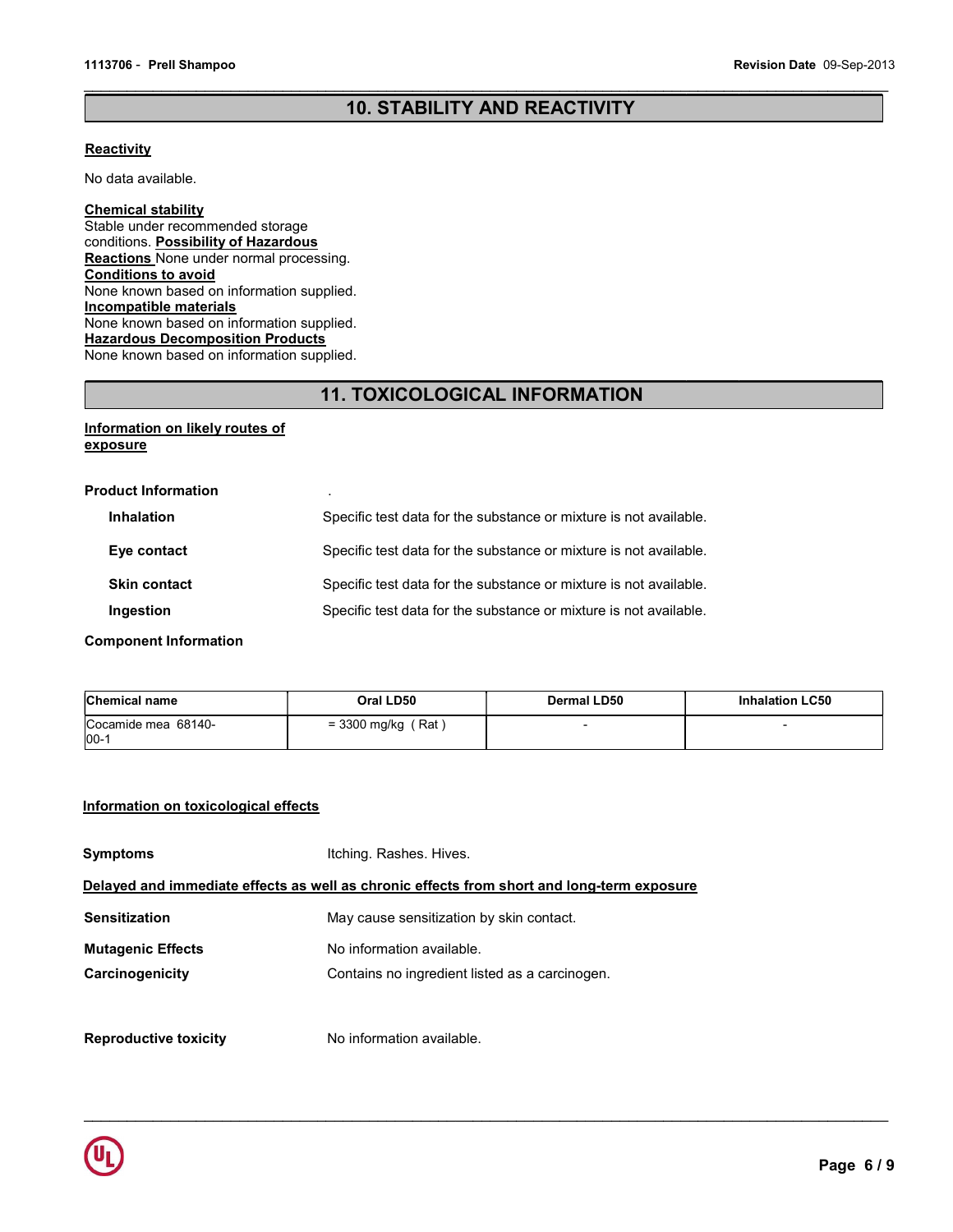| <b>STOT - single exposure</b>   | No information available. |
|---------------------------------|---------------------------|
| <b>STOT - repeated exposure</b> | No information available. |
| <b>Target Organ Effects</b>     | Skin.                     |
| <b>Aspiration Hazard</b>        | No information available. |

Numerical measures of toxicity Product Information

#### The following values are calculated based on chapter 3.1 of the GHS document

#### ATEmix (oral)

80,667.00 mg/kg

### 12. ECOLOGICAL INFORMATION

#### **Ecotoxicity**

The environmental impact of this product has not been fully investigated.

| <b>Chemical name</b>       | <b>Toxicity to Algae</b> | <b>Toxicity to Fish</b>                                                                        | <b>Toxicity to</b><br><b>Microorganisms</b> | Daphnia Magna (Water<br>Flea) |
|----------------------------|--------------------------|------------------------------------------------------------------------------------------------|---------------------------------------------|-------------------------------|
| Cocamide mea<br>68140-00-1 |                          | 96h LC50: $= 28.5$ mg/L<br>(Brachydanio rerio) 96h<br>$LC50: = 31$ mg/L<br>(Brachydanio rerio) |                                             | 24h EC50: $= 10$ mg/L         |

#### Persistence and Degradability

No information available.

#### **Bioaccumulation**

| <b>Chemical name</b> | Log Pow |
|----------------------|---------|
| Cocamide mea 68140-  | 3.89    |
| $00-1$               |         |

#### **Other adverse effects**

No information available.

### 13. DISPOSAL CONSIDERATIONS

#### Waste treatment methods

| Disposal methods              | This material, as supplied, is not a hazardous waste according to Federal regulations (40<br>CFR 261). This material could become a hazardous waste if it is mixed with or otherwise<br>comes in contact with a hazardous waste, if chemical additions are made to this material,<br>or if the material is processed or otherwise altered. Consult 40 CFR 261 to determine<br>whether the altered material is a hazardous waste. Consult the appropriate state, regional,<br>or local regulations for additional requirements. |
|-------------------------------|--------------------------------------------------------------------------------------------------------------------------------------------------------------------------------------------------------------------------------------------------------------------------------------------------------------------------------------------------------------------------------------------------------------------------------------------------------------------------------------------------------------------------------|
| <b>Contaminated Packaging</b> | Dispose of contents/containers in accordance with local regulations.                                                                                                                                                                                                                                                                                                                                                                                                                                                           |
|                               |                                                                                                                                                                                                                                                                                                                                                                                                                                                                                                                                |

California Hazardous Waste Codes 561

### 14. TRANSPORT INFORMATION

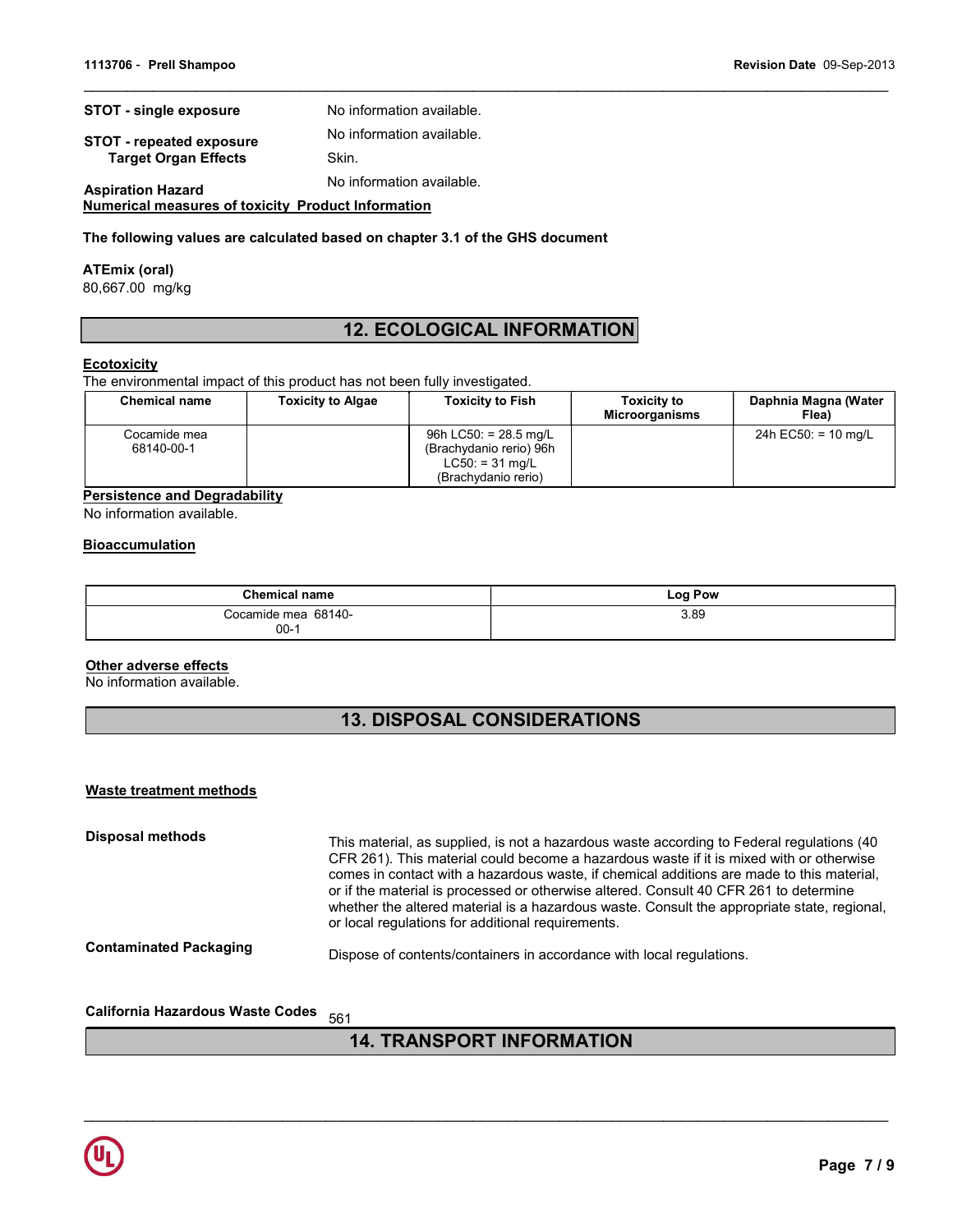| <u>DOT</u><br><b>Proper Shipping Name</b><br><b>Hazard Class</b> | <b>NOT REGULATED</b><br><b>NON REGULATED</b><br>N/A |  |  |
|------------------------------------------------------------------|-----------------------------------------------------|--|--|
| <b>TDG</b>                                                       | Not regulated                                       |  |  |
| <b>MEX</b>                                                       | Not regulated                                       |  |  |
| <b>ICAO</b>                                                      | Not regulated                                       |  |  |
| <b>IATA</b>                                                      | Not regulated                                       |  |  |
| <b>Proper Shipping Name</b><br><b>Hazard Class</b>               | <b>NON REGULATED</b><br>N/A                         |  |  |
| <b>IMDG/IMO</b><br><b>Hazard Class</b>                           | Not regulated                                       |  |  |
|                                                                  | N/A                                                 |  |  |
| RID                                                              | Not regulated                                       |  |  |
| <b>ADR</b>                                                       | Not regulated                                       |  |  |
| <b>ADN</b>                                                       | Not regulated                                       |  |  |
| <b>15. REGULATORY INFORMATION</b>                                |                                                     |  |  |
| nternational Inventories                                         |                                                     |  |  |
| <b>TSCA</b>                                                      | Complies                                            |  |  |

DSL DSL All components are listed either on the DSL or NDSL.

TSCA - United States Toxic Substances Control Act Section 8(b) Inventory DSL/NDSL - Canadian Domestic Substances List/Non-Domestic Substances List

#### US Federal Regulations

#### SARA 313

Section 313 of Title III of the Superfund Amendments and Reauthorization Act of 1986 (SARA). This product does not contain any chemicals which are subject to the reporting requirements of the Act and Title 40 of the Code of Federal Regulations, Part 372 SARA 311/312 Hazard Categories

| <b>Acute Health Hazard</b>                                                                                                                                                                                                                                                                                                                                                           | Yes |
|--------------------------------------------------------------------------------------------------------------------------------------------------------------------------------------------------------------------------------------------------------------------------------------------------------------------------------------------------------------------------------------|-----|
| <b>Chronic Health Hazard</b>                                                                                                                                                                                                                                                                                                                                                         | Nο  |
| <b>Fire Hazard</b>                                                                                                                                                                                                                                                                                                                                                                   | Nο  |
| Sudden release of pressure hazard                                                                                                                                                                                                                                                                                                                                                    | N٥  |
| <b>Reactive Hazard</b>                                                                                                                                                                                                                                                                                                                                                               | Nο  |
| $\overline{A}$ $\overline{C}$ $\overline{C}$ $\overline{C}$ $\overline{C}$ $\overline{C}$ $\overline{C}$ $\overline{C}$ $\overline{C}$ $\overline{C}$ $\overline{C}$ $\overline{C}$ $\overline{C}$ $\overline{C}$ $\overline{C}$ $\overline{C}$ $\overline{C}$ $\overline{C}$ $\overline{C}$ $\overline{C}$ $\overline{C}$ $\overline{C}$ $\overline{C}$ $\overline{C}$ $\overline{$ |     |

#### CWA (Clean Water Act)

This product does not contain any substances regulated as pollutants pursuant to the Clean Water Act (40 CFR 122.21 and 40 CFR 122.42)

#### **CERCLA**

This material, as supplied, does not contain any substances regulated as hazardous substances under the Comprehensive Environmental Response Compensation and Liability Act (CERCLA) (40 CFR 302) or the Superfund Amendments and Reauthorization Act (SARA) (40 CFR 355). There may be specific reporting requirements at the local, regional, or state level pertaining to releases of this material

 $\mathcal{L}_\mathcal{L} = \{ \mathcal{L}_\mathcal{L} = \{ \mathcal{L}_\mathcal{L} = \{ \mathcal{L}_\mathcal{L} = \{ \mathcal{L}_\mathcal{L} = \{ \mathcal{L}_\mathcal{L} = \{ \mathcal{L}_\mathcal{L} = \{ \mathcal{L}_\mathcal{L} = \{ \mathcal{L}_\mathcal{L} = \{ \mathcal{L}_\mathcal{L} = \{ \mathcal{L}_\mathcal{L} = \{ \mathcal{L}_\mathcal{L} = \{ \mathcal{L}_\mathcal{L} = \{ \mathcal{L}_\mathcal{L} = \{ \mathcal{L}_\mathcal{$ 

#### US State Regulations

#### California Proposition 65

This product does not contain any Proposition 65 chemicals.

#### U.S. State Right-to-Know Regulations